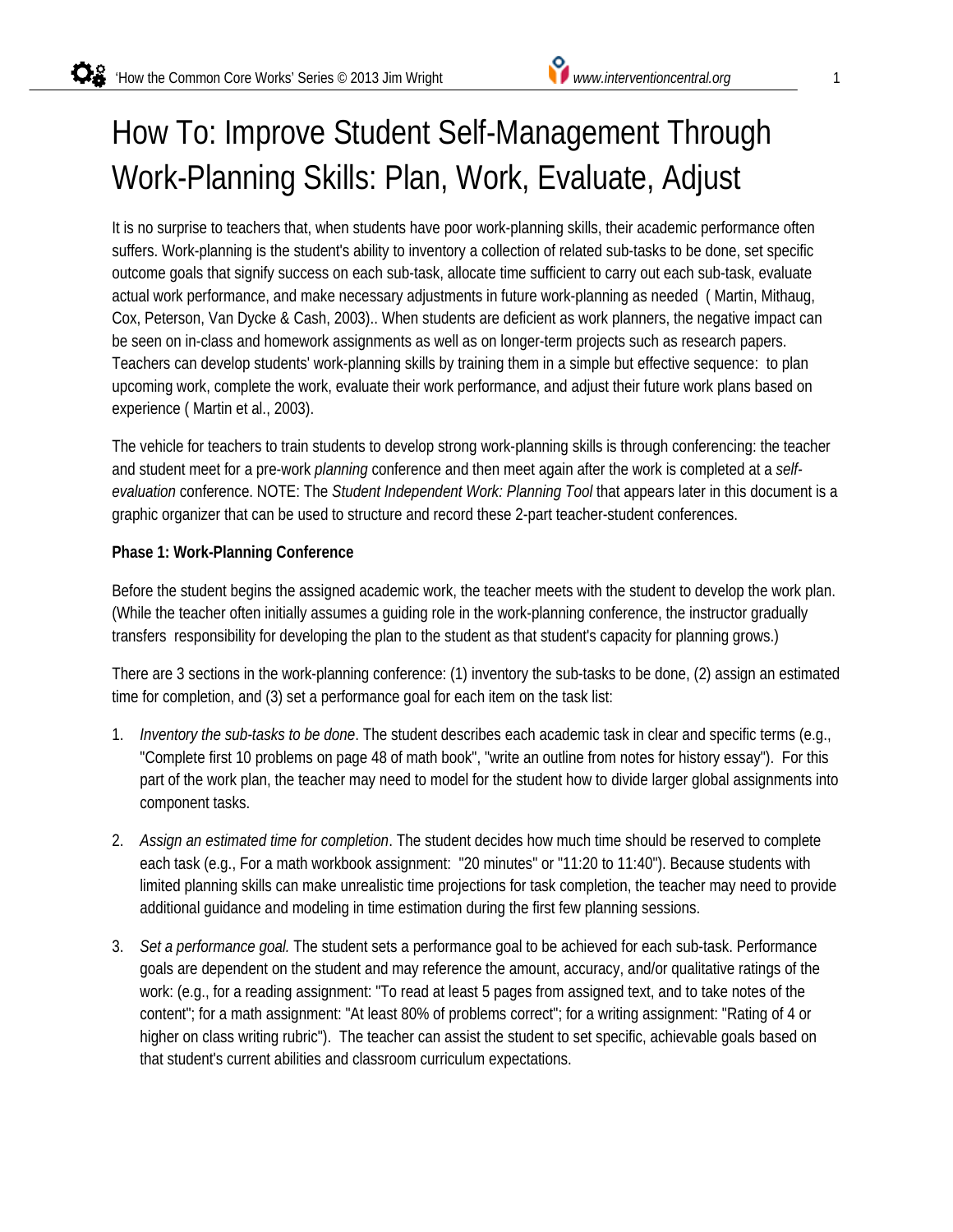#### **Phase 2: Self-Evaluation Conference**

When the work has been completed, the teacher and student meet again to evaluate the student's performance. There are 2 sections to this conference: (1) Compare the student's actual performance to the original student goal; and (2) adjust future expectations and performance in light of the experience gained from the recently completed work.

- 1. *Compare the student's actual performance to the original student goal.* For each sub-task on the plan, the student compares his or her actual work performance to the original performance goal and notes whether the goal was achieved. In addition to noting whether the performance goal was attained, the student evaluates whether the sub-task was completed within the time allocated.
- 2. *Adjust future expectations and performance*. For each sub-task that the student failed to reach the performance goal within the time allocated, the student reflects on the experience and decides what adjustments to make on future assignments. For example, a student reviewing a homework work-plan who discovers that she reserved insufficient time to complete math word problems may state that, in future, she should allocate at least 30 minutes for similar sub-tasks. Or a student who exceeds his performance goal of no more than 4 misspellings in a writing assignment may decide in future to keep a dictionary handy to check the spelling of questionable words before turning in writing assignments.

#### **References**

Martin, J. E., Mithaug, D. E., Cox, P., Peterson, L. Y., Van Dycke, J. L., & Cash, M.E. (2003). Increasing selfdetermination: Teaching students to plan, work, evaluate, and adjust. *Exceptional Children, 69*, 431-447.